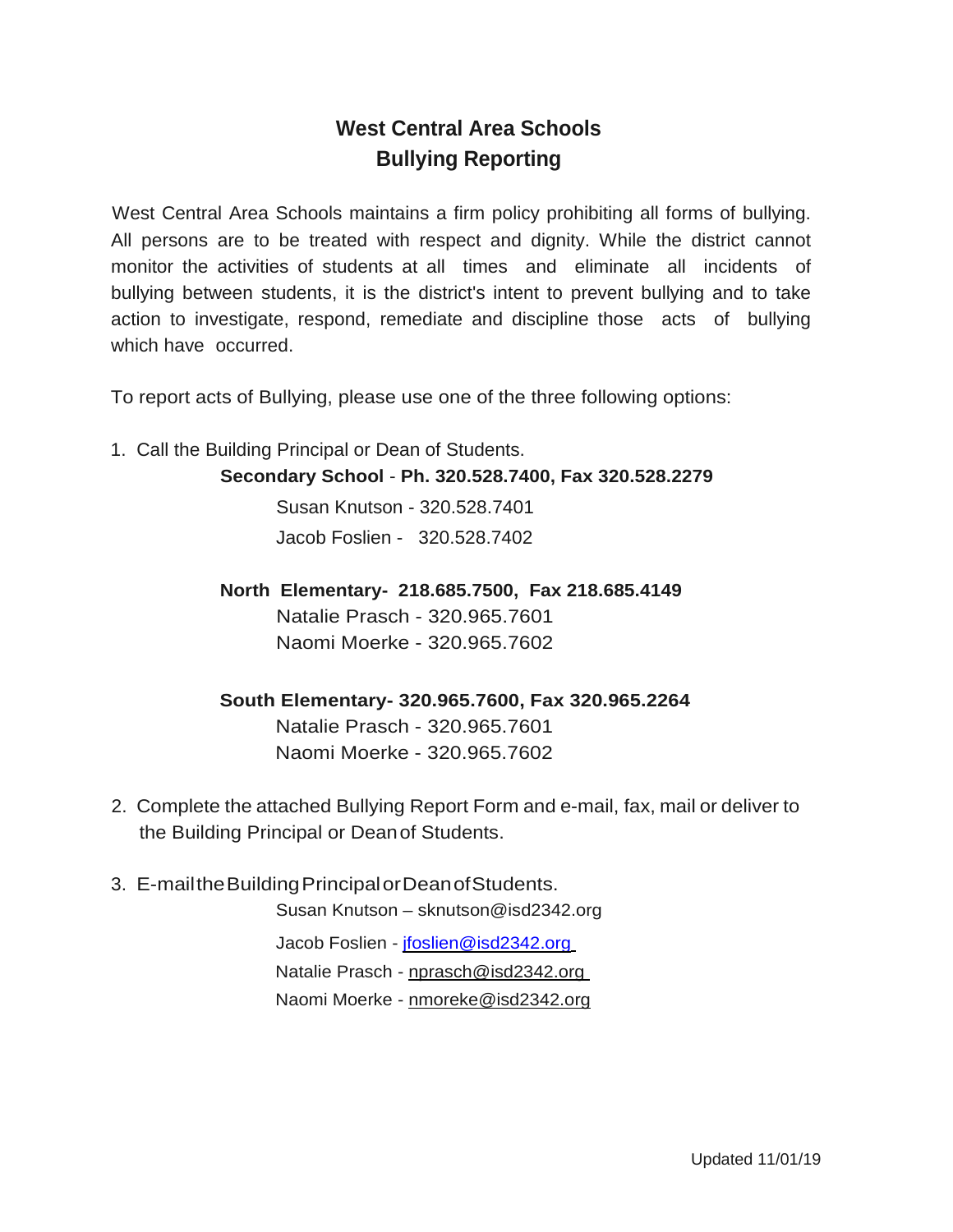## **INDEPENDENT SCHOOL DISTRICT NO. 2342 BULLYING REPORT FORM**

General Statement of Policy Prohibiting Bullying

Independent School District No. 2342 maintains a firm policy prohibiting all forms of bullying. All persons are to be treated with respect and dignity. While the district cannot monitor the activities of students at all times and eliminate all incidents of bullying between students, it is the district's intent to prevent bullying and to take action to investigate, respond, remediate, and discipline those acts of bullying which have not successfully been prevented.

| Complainant<br>______________________________________ |                     |                                                         |  |  |  |
|-------------------------------------------------------|---------------------|---------------------------------------------------------|--|--|--|
|                                                       | <b>Home Address</b> |                                                         |  |  |  |
|                                                       | Work Address        |                                                         |  |  |  |
| <b>Home Phone</b>                                     |                     | <b>Work Phone</b><br>______________<br>________________ |  |  |  |